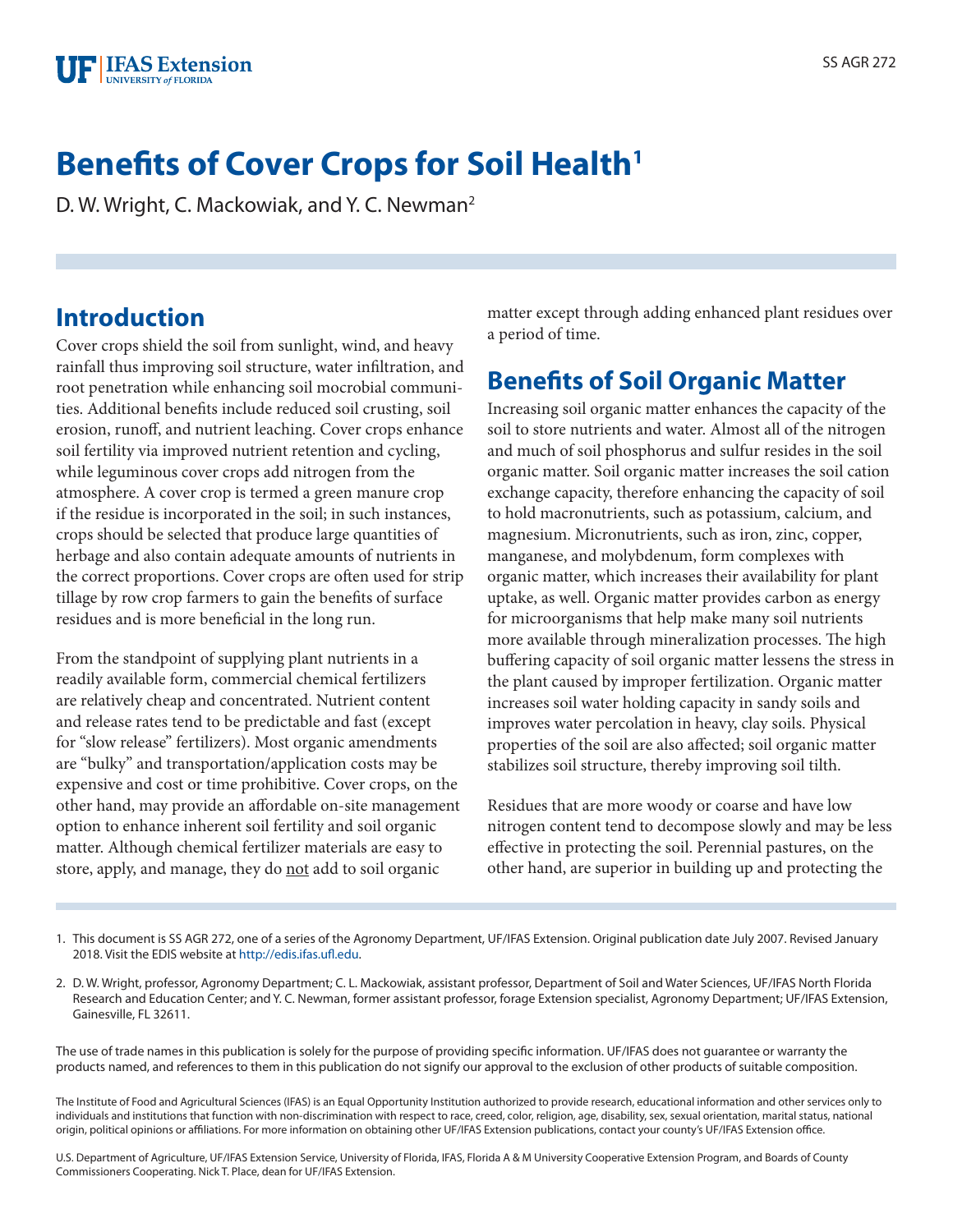soil and the residues decompose slowly, which results in organic matter increases over time. Although annual crops may also generate a lot of biomass, frequent tillage may partially offset soil organic matter gains associated with the addition of plant material to the soil.

Some legumes, like sunnhemp, sesbania, aeschynomene, and hairy indigo, produce very fibrous or woody stems if grown to full maturity. Woody stems are not considered a serious problem for agronomic crops since they are quite brittle and can be easily shredded with a tractor-powered rotary mower. However, at times these stems may interfere with bed formation in commercial horticultural crop fields, and it is important to mow the crop before stems become overly woody. Also, the residue tends to decompose more slowly and may initially tie up (immobilize) nutrients longer, thereby temporarily hampering nutrient availability for subsequent commercial crops.

# **Matching Cover Crop Nutrient Release with Future Crop Demand**

Since nutrient release from organic materials is controlled by biological processes and climatic conditions, it is less predictable compared to chemical fertilizers. First, it is difficult to determine how much cover crop will be produced and its corresponding nutrient content. Second, it is difficult to determine how fast this material is going to decompose (mineralize) in the soil. However, some basic guidelines may help to streamline the process of matching nutrient release from cover crops with the nutrient demand of subsequent commercial crops.

The amount of herbage (biomass) produced by a cover crop depends on the plant species, the fertility level under which it is grown, the amount of rain and residual soil moisture, the length of its growing season, the soil type, and possibly several other factors. It is important to keep in mind that most of the nitrogen benefit from green manuring of a legume crop is only obtained if the crop is turned under at the stage of 50% flowering or before it produces seed. Likewise, legume cover crop residue that is killed and incorporated into the soil decomposes rapidly and most of the nitrogen is released in the first 30 days. This does not correspond with the nutrient needs of most subsequent crops in many cases. Grasses and grains usually produce more biomass than legumes under adequate fertility levels. Since grass herbage is usually lower in nitrogen content than legumes, it decomposes more slowly. Crops planted soon after large amounts of grass herbage have been incorporated into the soil may require additional nitrogen

fertilizer to prevent nitrogen immobilization, which robs the subsequent crop of needed nitrogen.

Mixing a grain crop with a leguminous crop (e.g., 30% hairy vetch-70% winter rye mix) may prove beneficial provided the crops complement each other in terms of growth and nutrient capture (e.g., nutrient mining vs. nitrogen fixation). In the case of the above mix, the residue of the mix decomposes faster than pure rye, thus reducing the risk of nitrogen immobilization.

# **Timing and Depth of Residue Incorporation**

In north Florida, use of a summer cover crop, such as sunnhemp, may not benefit a spring crop like sweet corn since most of the N may be lost due to leaching between the time the sunhemp is finished and the corn crop is planted. In this case, nitrogen benefits are relatively small (< 30%). In south Florida, on the other hand, sunnhemp can be directly followed by a commercial fall vegetable crop. In this case, the nitrogen from the crop residues can be used much more efficiently, and N-fertilizer rates may be reduced by 50%–75%. In some cases, the time of optimal biomass production of the winter cover crop (mid-April) may be later than the optimal time of planting the summer crop. Some crops, like crimson clover, may die naturally as the spring proceeds and intercropping may be an option. Other crops, like hairy vetch, may be rather aggressive and might require herbicide application and/or mowing prior to planting to prevent potential competition. As discussed above, cover crops with a tendency for "weediness" should be mowed in a timely fashion ("prevention is the best cure").

Use of minimum or conservation tillage tends to slow residue decay and promotes the buildup of a residue layer on top of the soil. Although minimum tillage may reduce soil organic matter losses, it may also interfere with planting and require the use of special equipment. However, most modern equipment has been developed for situations with high residue.

Although a grain crop like winter rye does not add supplemental N to the soil, it can be more efficient in mining other nutrients from deeper soil layers and thus may improve poorer soils. Fast growing and deep root systems enhance a plant's ability to mine/recover scarce soil nutrients, while deep-rooted plants may also increase soil organic matter at greater depths. Pearl millet, sorghum-sudan hybrids, and pangola digitgrass usually develop deeper root systems than cool season grasses, while bahiagrass